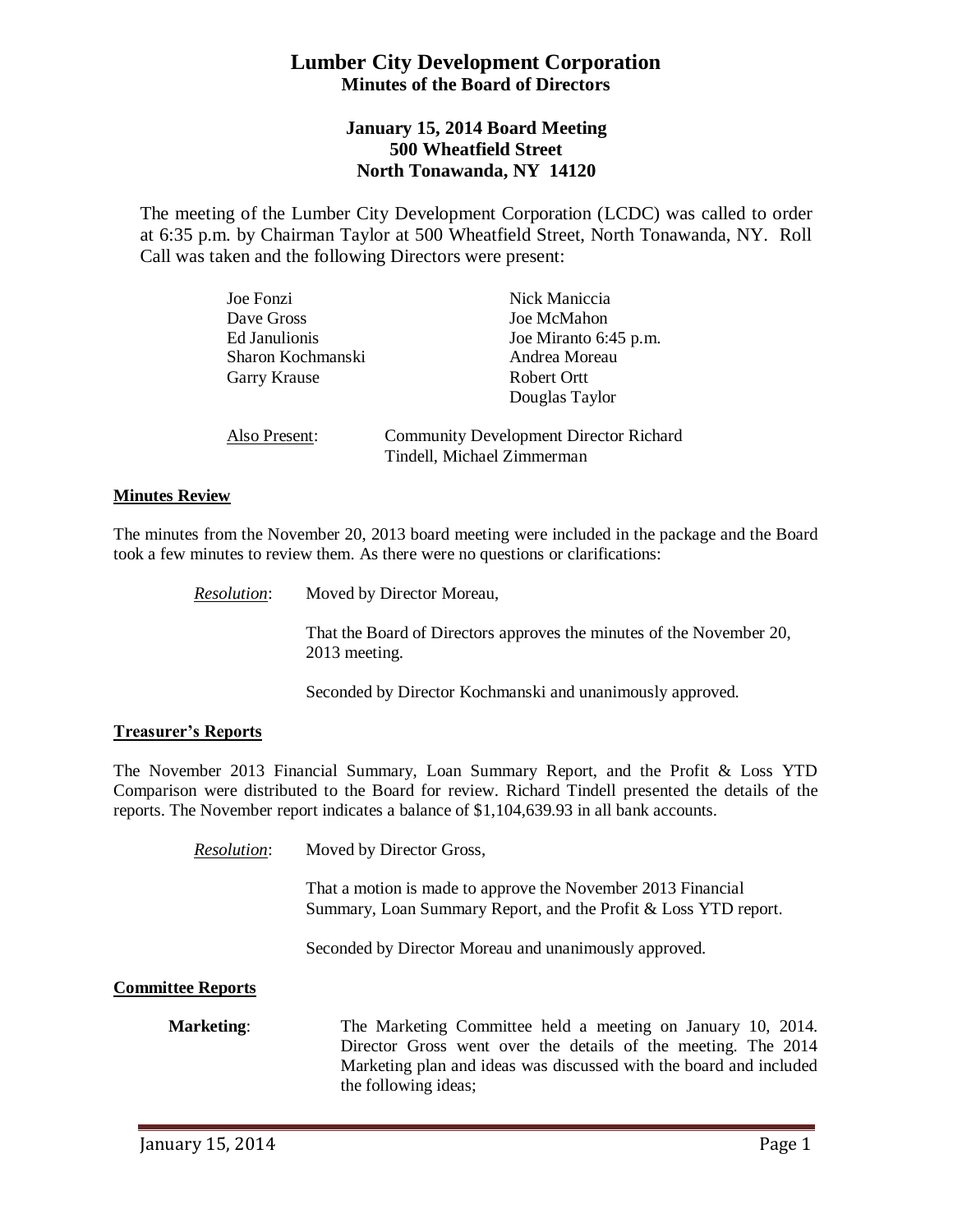|                                                                                                                       | 10-year anniversary party<br>Television commercials<br>Summer networking series<br>Calendar of events<br>New brochures                                                                                                                                                                                                         |
|-----------------------------------------------------------------------------------------------------------------------|--------------------------------------------------------------------------------------------------------------------------------------------------------------------------------------------------------------------------------------------------------------------------------------------------------------------------------|
|                                                                                                                       | Director Gross requested an increase in the marketing budget to<br>\$25,000.00 to cover the marketing initiatives for 2014. A discussion<br>ensued and Director Maniccia recommended the board consider the<br>increase be included in the budget prior to a motion to approve the<br>2014 budget. The Board was in agreement. |
| <b>Finance/Loan/Audit:</b>                                                                                            | The Finance/Loan/Audit Committee held a meeting on January 8,<br>2014. A meeting summary was distributed to the board. Director<br>Maniccia went over the details of the meeting.                                                                                                                                              |
| 2014 Proposed Budget: The proposed budget was presented and discussed with the<br>board. All questions were answered. |                                                                                                                                                                                                                                                                                                                                |
| <b>Resolution:</b>                                                                                                    | Moved by Director Maniccia,                                                                                                                                                                                                                                                                                                    |
|                                                                                                                       | A motion was made to approve the 2014 proposed budget with a<br>change on line 5300 (advertising $\&$ marketing) from \$19,000.00 to<br>\$25,000.00                                                                                                                                                                            |
|                                                                                                                       | Seconded by Director Moreau                                                                                                                                                                                                                                                                                                    |
|                                                                                                                       | Motion carried with 9 yes votes and 2 no votes                                                                                                                                                                                                                                                                                 |
| Projects:                                                                                                             | The Lumber City Development-Potential Projects Update document<br>was included in the information packet distributed to the Board. The<br>document detailed current projects, potential projects and project<br>leads. Richard Tindell went over the details of the document and<br>answered all questions.                    |
| <b>Personnel:</b>                                                                                                     | The Personnel Committee Chair Kochmanski requested the board<br>open an executive session to discuss personnel related matters.                                                                                                                                                                                                |
| Governance:                                                                                                           | The Governance Committee did not hold a meeting.                                                                                                                                                                                                                                                                               |

#### **Old Business:**

**\$50,000.00 Loan for 88 Webster Street:** Richard Tindell informed the board that the loan closed on December 24, 2013 on the 88 Webster Street Project.

**62-64 Webster:** Richard Tindell updated the board on the status of the loan for 62-64 Webster Street project.

**2013 NYS CFA grants:** Richard Tindell updated the board on the award of grants to the LCDC including funds for the following projects; Gratwick Marina, Oliver Street Improvements, and the extension of the Sweeney bike path.

**Kayak Launches:** Michael Zimmerman informed the board that an RFP went out for engineering work for the launches